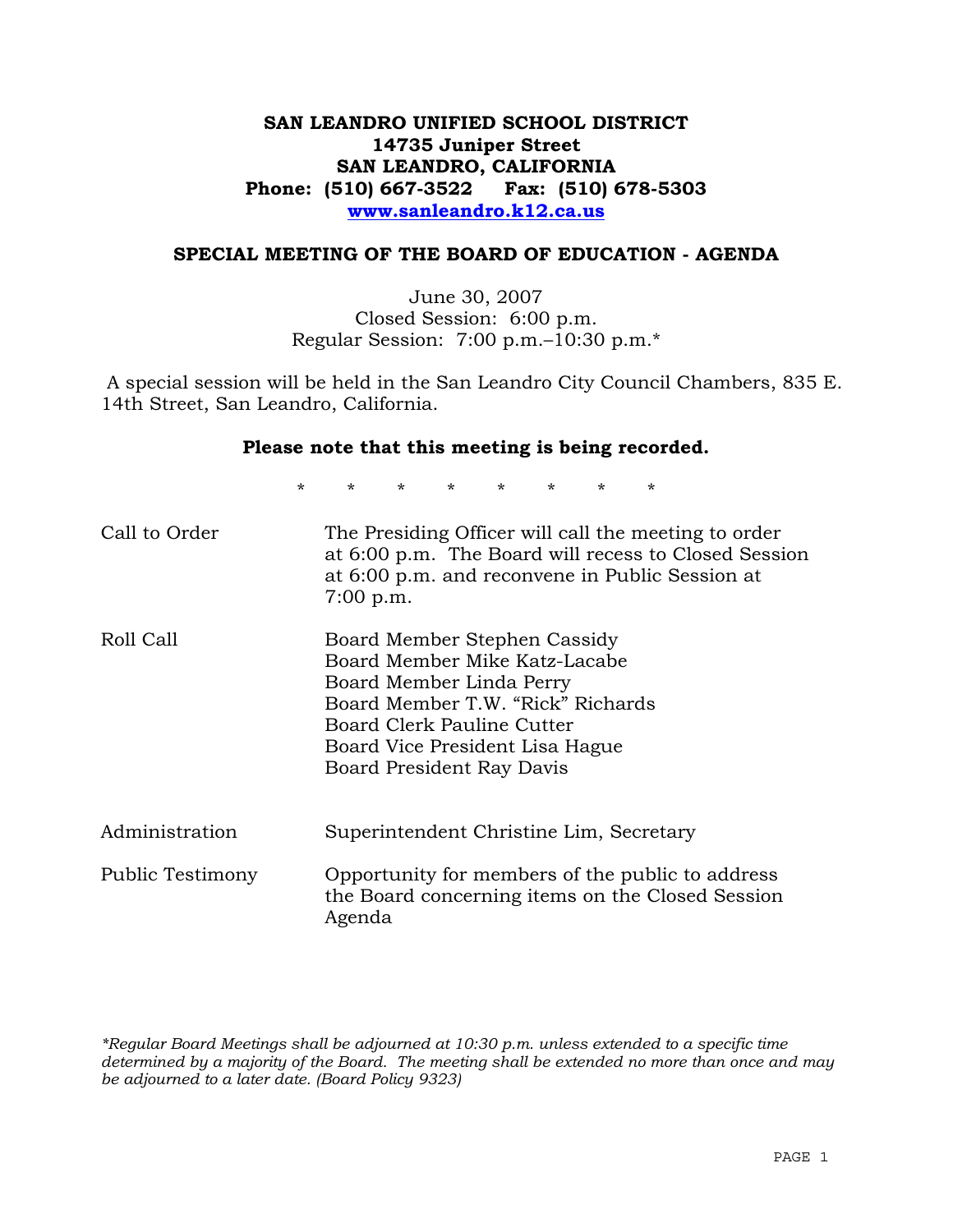Prior to the Public Session, the Board will meet in Closed Session pursuant to Government Code Sections 54957, 54957.6, 54956.9(b), and 54956.8.

- a) Public Employee Performance Evaluation, Title: Superintendent's Evaluation
- b) Public Employee Discipline/Dismissal/Release
- c) Conference with Labor Negotiator
- d) Conference with Legal Counsel Anticipated Litigation Significant exposure to litigation pursuant to Government Code 54956.9(b)
- e) Public Employee Appointment Title: Assistant Principal, San Leandro High School
- f) Conference with Real Property Negotiator Property(ies)

| Report Closed<br><b>Session Action</b> | Motion __________ Second __________ Vote ________ |                                                       |                                                                                                                                                                                                                                                                                                                                                                                                                                                                                                                                                                                                                                                                                                                                                                                                                                                                                                                                                                                                                        |
|----------------------------------------|---------------------------------------------------|-------------------------------------------------------|------------------------------------------------------------------------------------------------------------------------------------------------------------------------------------------------------------------------------------------------------------------------------------------------------------------------------------------------------------------------------------------------------------------------------------------------------------------------------------------------------------------------------------------------------------------------------------------------------------------------------------------------------------------------------------------------------------------------------------------------------------------------------------------------------------------------------------------------------------------------------------------------------------------------------------------------------------------------------------------------------------------------|
| Pledge of Allegiance                   |                                                   |                                                       |                                                                                                                                                                                                                                                                                                                                                                                                                                                                                                                                                                                                                                                                                                                                                                                                                                                                                                                                                                                                                        |
| Approve Agenda                         |                                                   | Motion ___________ Second ____________ Vote _________ | Approve the Regular Meeting Agenda of June 30, 2008                                                                                                                                                                                                                                                                                                                                                                                                                                                                                                                                                                                                                                                                                                                                                                                                                                                                                                                                                                    |
| Legal Statement                        | 54954.2(a)                                        |                                                       | Members of the audience who wish to address the<br>Board are asked to complete the yellow card available at<br>the entrance and submit it to the Board's Administrative<br>Assistant. Speakers who have completed the card will be<br>called when the item is reached on the agenda or, for<br>non-agenda items, during the Public Testimony. Cards<br>are to be turned in before the item is reached on the<br>agenda. Please note that this meeting is being recorded.<br>State law prohibits the Board of Education from taking<br>any action on or discussing items that are not on the<br>posted agenda except to A) briefly respond to statements<br>made or questions posed by the public in attendance; B)<br>ask questions for clarification; C) provide a reference to a<br>staff member or other resource for factual information in<br>response to the inquiry; or D) ask a staff member to<br>report back on the matter at the next meeting and/or put<br>it on a future agenda. (Government Code Section |

**PRESENTATIONS**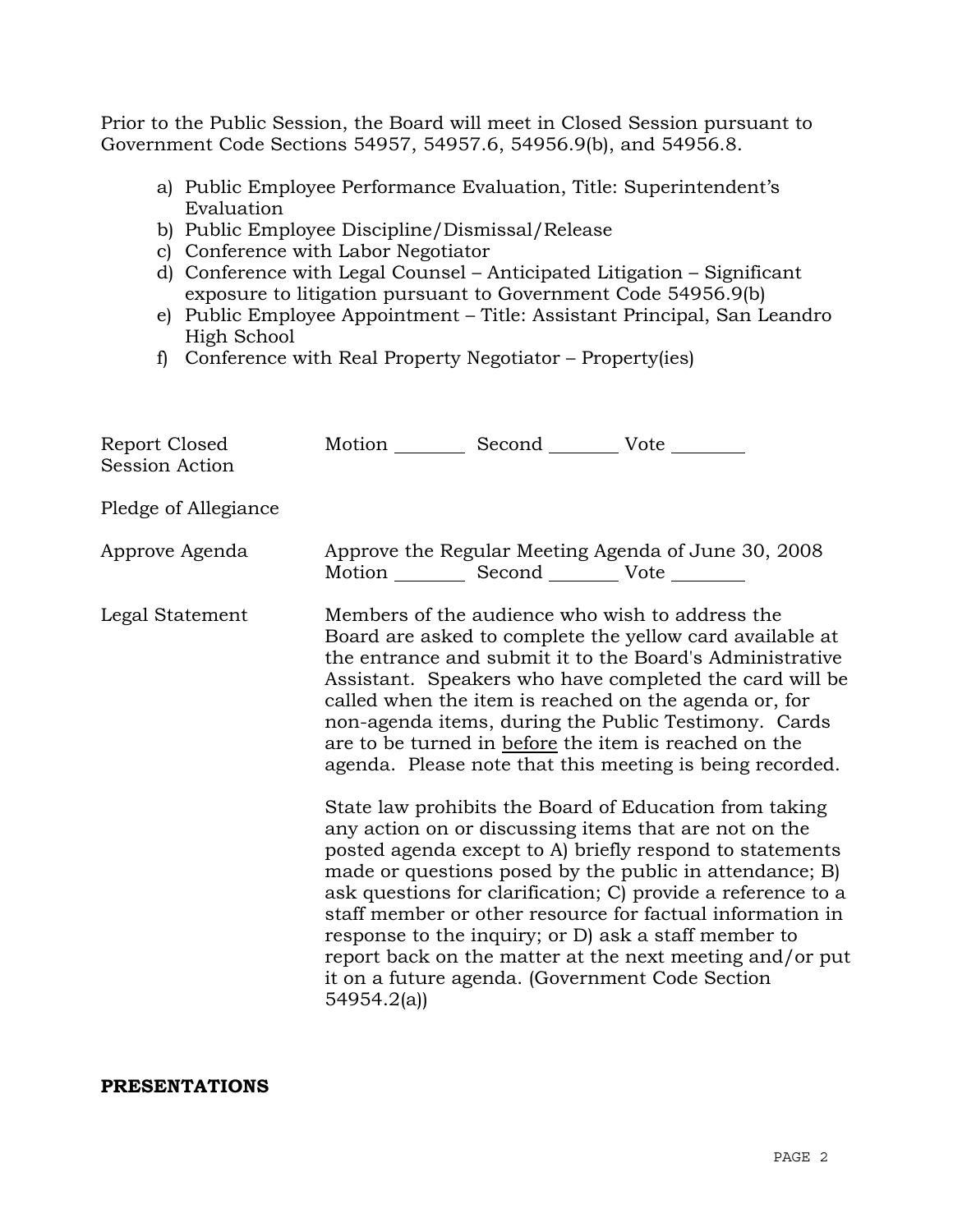**7:00-7:15 p.m.** \* Bruce Lichtenberg, Area President, of Gallagher Benefit Services of California will be presenting the actuarial valuation of the San Leandro Unified School District post-retirement benefit plan (other than pensions) as of July 1, 2007.

## **7:15-7:20 p.m. ACTION ITEMS**

These items are presented for action at this time. Some may have been reviewed at a previous meeting.

## Business Operations

| $4.1-A$                | <b>Staff Recommendation:</b>                     |        |      |  |
|------------------------|--------------------------------------------------|--------|------|--|
| GASB 45 Actuarial      | Approve the GASB 45 Actuarial Valuation of Post  |        |      |  |
| Valuation of Post      | Retirement Benefit Plan by APEX Management       |        |      |  |
| Retirement Benefit     | Group, a Division of Gallagher Benefit Services, |        |      |  |
| Plan by APEX           | Inc.                                             |        |      |  |
| Management Group, a    |                                                  |        |      |  |
| Division of Gallagher  |                                                  |        |      |  |
| Benefit Services, Inc. | Motion                                           | Second | Vote |  |
|                        |                                                  |        |      |  |

## **PRESENTATION**

**7:20-7:35 p.m.** \* Song Chin-Bendib, Assistant Superintendent, Business Services will provide a presentation on the 2008-2009 Adoption Budget.

## **7:35-7:40 p.m. PUBLIC HEARING**

1. A public hearing will be held regarding the 2008-2009 Adoption Budget.

## **7:40-8:00 p.m. ACTION ITEMS**

These items are presented for action at this time. Some may have been reviewed at a previous meeting.

#### Business Operations

| $4.2-A$<br>2008-2009 Adoption | <b>Staff Recommendation:</b><br>Approve the 2008-2009 Adoption Budget. |        |      | Will be<br>hand<br>delivere |
|-------------------------------|------------------------------------------------------------------------|--------|------|-----------------------------|
| <b>Budget</b>                 | Motion                                                                 | Second | Vote | d June<br>27, 2008          |

## **8:00-8:05 p.m. PUBLIC TESTIMONY ON NON-AGENDA ITEMS**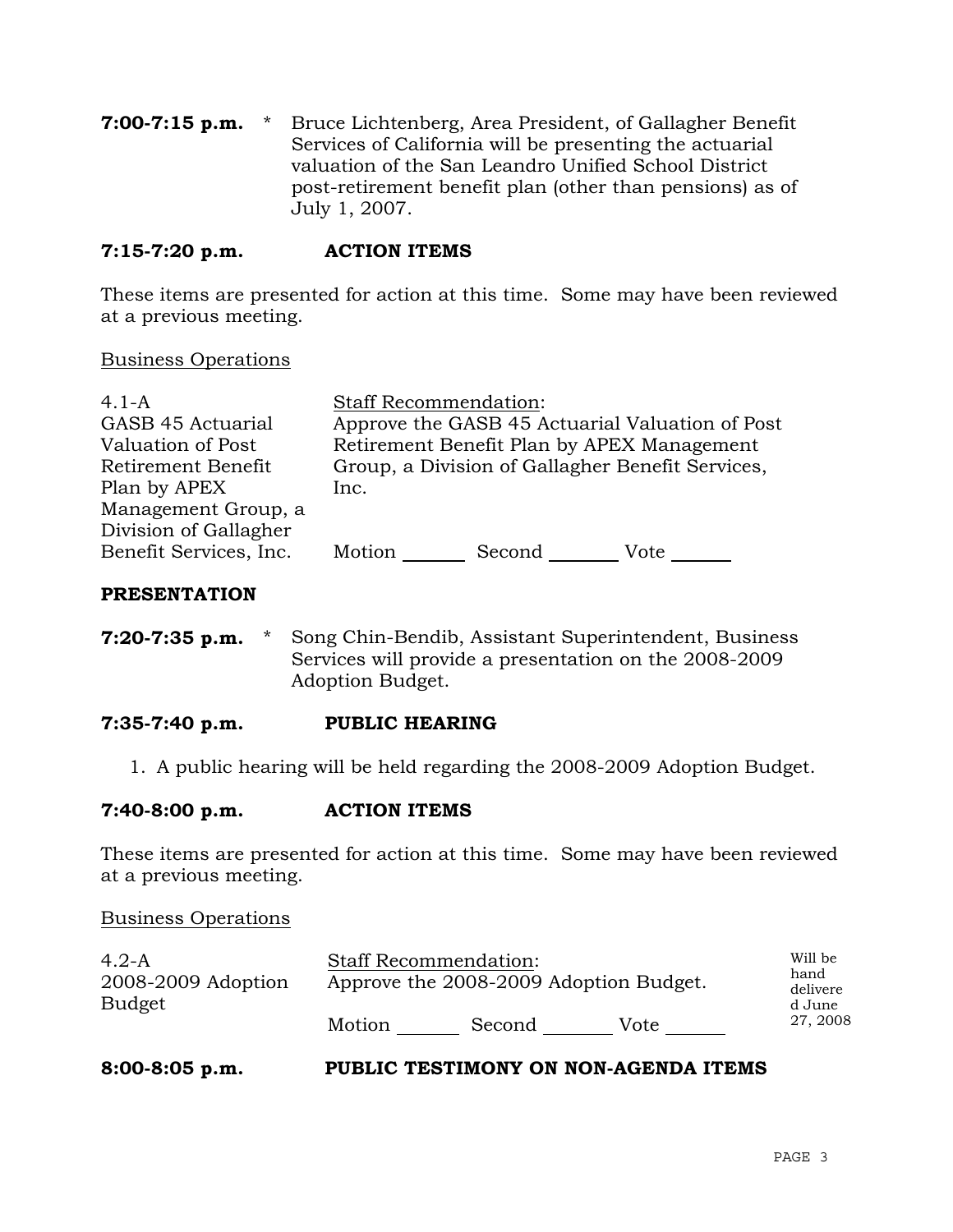## **8:05-8:25 p.m. REPORTS** Correspondence Superintendent's Report Board Committee Reports

- Finance
- Policy

## **8:25-8:30 p.m. CONSENT ITEMS**

These items are considered routine and may be enacted by a single motion. At the request of any member of the Board, any item on the consent agenda shall be removed and given individual consideration for action as a regular agenda item.

General Services

| $1.1 - C$<br>Approval of Board<br>Minutes $-$ May 20,<br>2008                        | Staff Recommendation:<br>Approve the minutes of the regular board May 20,<br>2008                                                            |  |  |
|--------------------------------------------------------------------------------------|----------------------------------------------------------------------------------------------------------------------------------------------|--|--|
|                                                                                      | Motion _________ Second __________ Vote _______                                                                                              |  |  |
| $1.2-C$<br>Resolution #08-36,<br><b>Authorizing Certain</b><br>Persons to Draw Funds | Staff Recommendation:<br>Adopt Resolution #08-36, Authorizing Certain<br>Persons to Draw Funds.                                              |  |  |
|                                                                                      | Motion _________ Second __________ Vote _______                                                                                              |  |  |
| <b>Human Resources</b>                                                               |                                                                                                                                              |  |  |
| $2.1-C$<br>Acceptance of<br>Personnel Report                                         | Staff Recommendation:<br>Accept Personnel Report as submitted.                                                                               |  |  |
|                                                                                      | Motion Second Vote ______                                                                                                                    |  |  |
| $2.2 - C$<br>Certificated Interns to<br>Receive Preliminary<br>Teaching Credential   | Staff Recommendation:<br>Approve to recommend three candidates for a<br>Preliminary Teaching Credential pursuant to<br>Education Code 44259. |  |  |
|                                                                                      | Motion Second Vote ______                                                                                                                    |  |  |
| <b>Educational Services</b>                                                          |                                                                                                                                              |  |  |
| $3.1 - C$                                                                            | Staff Recommendation:                                                                                                                        |  |  |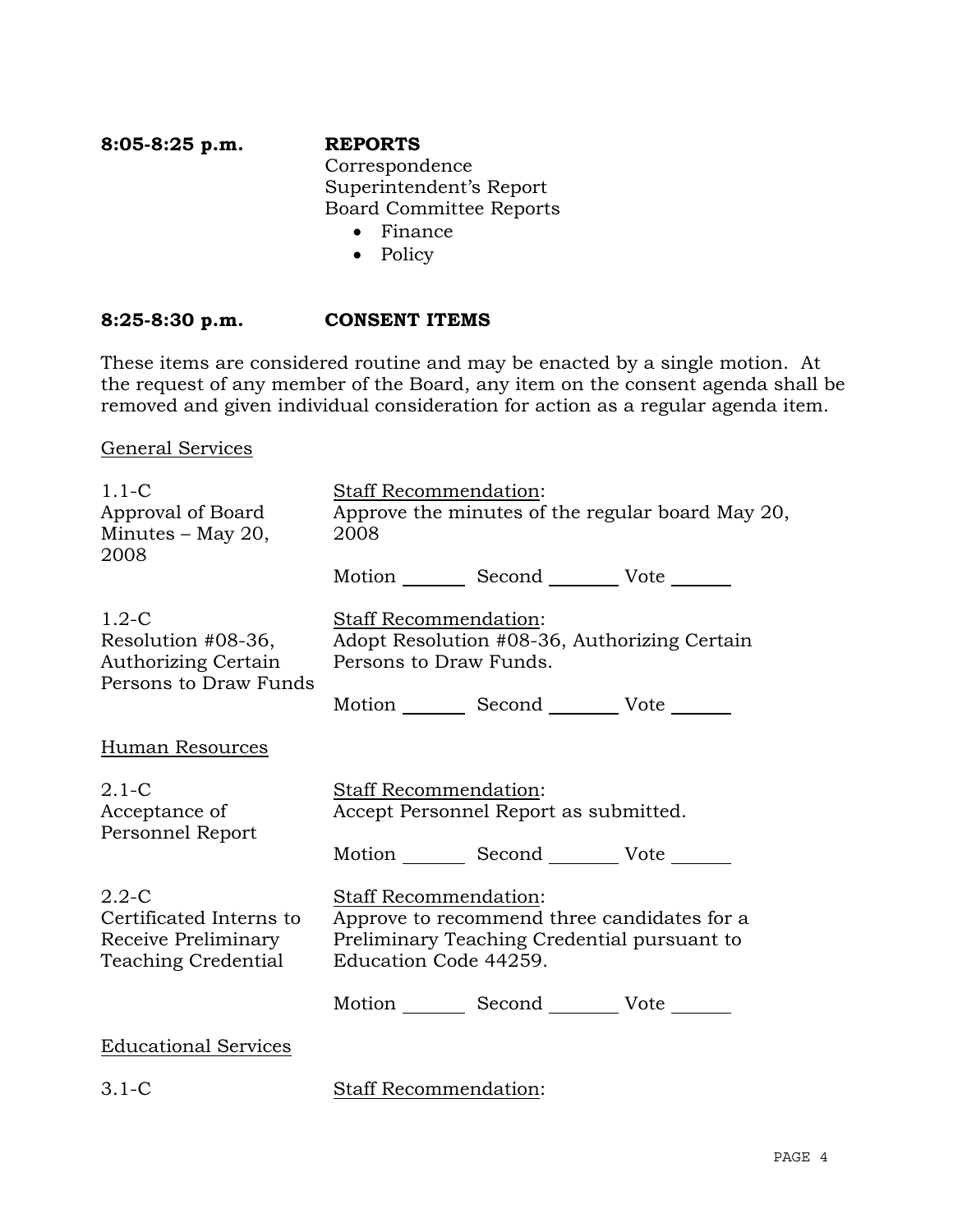| Non-Public School<br>Contracts                                                        | Approve the Non-Public School contracts for<br>Special Education students.                                                       |                                                                                                                        |                                                                                              |  |  |
|---------------------------------------------------------------------------------------|----------------------------------------------------------------------------------------------------------------------------------|------------------------------------------------------------------------------------------------------------------------|----------------------------------------------------------------------------------------------|--|--|
|                                                                                       |                                                                                                                                  | Motion _________ Second __________ Vote _______                                                                        |                                                                                              |  |  |
| $3.2 - C$<br>Consolidated<br>Application, Part I for<br>2008-2009                     | Included<br><b>Staff Recommendation:</b><br>in Board<br>Approve the Consolidated Application, Part I for<br>Packet<br>2008-2009. |                                                                                                                        |                                                                                              |  |  |
|                                                                                       |                                                                                                                                  | Motion _________ Second __________ Vote _______                                                                        |                                                                                              |  |  |
| $3.3 - C$<br>Proposed Changes to<br>Board Policy 6146.1,<br>High School<br>Graduation |                                                                                                                                  | Staff Recommendation:<br>Motion _________ Second __________ Vote _______                                               | Approve the proposed changes to Board Policy<br>6146.1, High School Graduation Requirements. |  |  |
| Requirements                                                                          |                                                                                                                                  |                                                                                                                        |                                                                                              |  |  |
| $3.4-C$<br>Proposed Changes to<br>BP 1325, Advertising<br>and Promotion               |                                                                                                                                  | <b>Staff Recommendation:</b><br>Approve the proposed changes to BP 1325,<br>Advertising and Promotion.                 |                                                                                              |  |  |
|                                                                                       |                                                                                                                                  | Motion _________ Second __________ Vote _______                                                                        |                                                                                              |  |  |
| <b>Business Operations</b>                                                            |                                                                                                                                  |                                                                                                                        |                                                                                              |  |  |
| 4.1-C<br>Resolution #06- to<br>Declare Certain<br>Equipment Surplus                   |                                                                                                                                  | <b>Staff Recommendation:</b><br>Adopt Resolution #06- to declare certain<br>and condition of the designated equipment. | equipment surplus and/or obsolete due to the age                                             |  |  |
| and/or Obsolete.                                                                      |                                                                                                                                  | Motion _________ Second __________ Vote _______                                                                        |                                                                                              |  |  |
| 4.2-C<br>Contract Between San<br>Leandro Unified School<br>District and Direct        | Disposal (DCD).                                                                                                                  | <b>Staff Recommendation:</b>                                                                                           | Approve the contract between the San Leandro<br>Unified School District and Direct Computer  |  |  |
| Computer Disposal<br>(DCD)                                                            |                                                                                                                                  | Motion _________ Second __________ Vote _______                                                                        |                                                                                              |  |  |
| 4.3-C<br><b>Consulting Service</b><br>with Alameda County<br>Office of Education      | (ACOENet)                                                                                                                        | Staff Recommendation:                                                                                                  | Approve the Consulting Service with Alameda<br>County Office of Education Network Services   |  |  |
| Network Services<br>(ACOENet)                                                         |                                                                                                                                  | Motion _________ Second __________ Vote _______                                                                        |                                                                                              |  |  |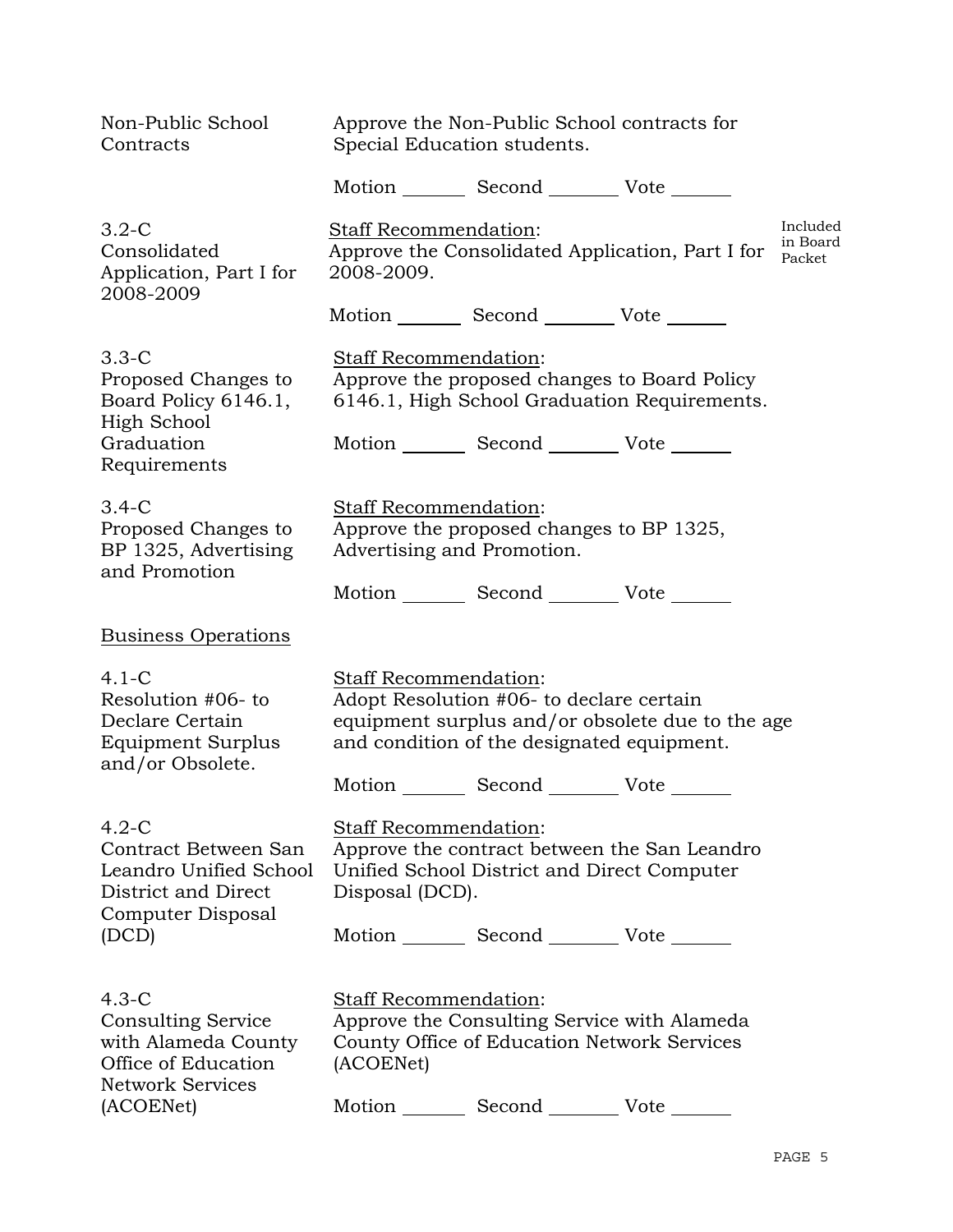## Facilities and Construction

| $5.1 - C$           | <b>Staff Recommendation:</b>                 |        |      |  |
|---------------------|----------------------------------------------|--------|------|--|
| Proposed Changes to | Approve the proposed changes to Board Policy |        |      |  |
| Board Policy 3312,  | 3312, Contracts.                             |        |      |  |
| Contracts           |                                              |        |      |  |
|                     | Motion                                       | Second | Vote |  |

# **8:30-8:45 p.m. ACTION ITEMS**

These items are presented for action at this time. Some may have been reviewed at a previous meeting.

## Human Resources

| $2.1 - A$<br>Job Description for<br>Computer Technician<br>Position                         | Staff Recommendation:<br>Approve the job description for the Computer<br>Technician position.                                                      |  |  |
|---------------------------------------------------------------------------------------------|----------------------------------------------------------------------------------------------------------------------------------------------------|--|--|
|                                                                                             | Motion _________ Second __________ Vote _______                                                                                                    |  |  |
| <b>Business Operations</b>                                                                  |                                                                                                                                                    |  |  |
| $4.1 - A$<br>Resolution #08-32<br>Governing Board<br>$Elections -$<br>Specifications of the | Staff Recommendation:<br>Adopt Resolution #08-32 Governing Board<br>Elections – Specifications of the Election Order.<br>Motion Second Vote ______ |  |  |
| Election Order<br>$4.2-A$                                                                   | Staff Recommendation:                                                                                                                              |  |  |
| Resolution #08-33<br>Governing Board<br>Elections – Candidates'<br>Statement of             | Adopt Resolution #08-33 Governing Board<br>Elections – Candidates' Statement of<br>Qualifications.                                                 |  |  |
| Qualifications                                                                              | Motion _________ Second _________ Vote _______                                                                                                     |  |  |
| $4.3 - A$<br>Resolution #08-34<br>Governing Board<br>Elections – Tie Vote                   | Staff Recommendation:<br>Adopt Resolution #08-34 Governing Board<br>Elections – Tie Vote Procedure.                                                |  |  |
| Procedure<br>8:45-8:55 p.m.                                                                 | Motion Second Vote<br><b>DISCUSSION ITEMS</b>                                                                                                      |  |  |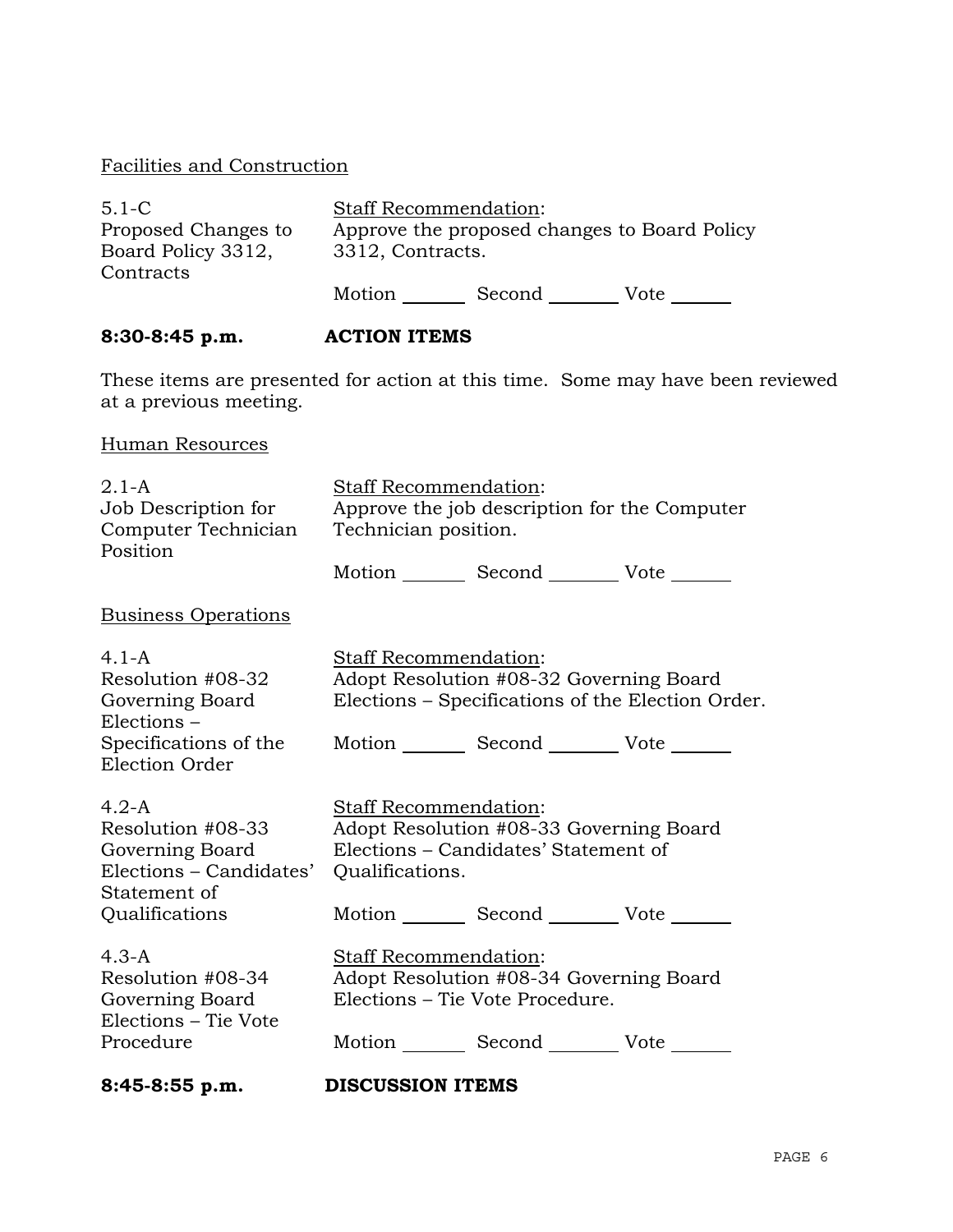These items may appear for action on the agenda at the next regular Board meeting.

Business Operations

| $4.1-D$                                                                   | <b>Staff Recommendation:</b>                                                                                                                                                                                                                                                                                                    |                                        |                                                 |  |  |
|---------------------------------------------------------------------------|---------------------------------------------------------------------------------------------------------------------------------------------------------------------------------------------------------------------------------------------------------------------------------------------------------------------------------|----------------------------------------|-------------------------------------------------|--|--|
| Parcel Tax                                                                |                                                                                                                                                                                                                                                                                                                                 | The Board will discuss the Parcel Tax. |                                                 |  |  |
|                                                                           |                                                                                                                                                                                                                                                                                                                                 |                                        | Motion Second Vote                              |  |  |
| 8:55-9:00 p.m.                                                            | <b>INFORMATION</b>                                                                                                                                                                                                                                                                                                              |                                        |                                                 |  |  |
| <b>Educational Services</b>                                               |                                                                                                                                                                                                                                                                                                                                 |                                        |                                                 |  |  |
| $3.1 - I$<br>Proposed Changes to<br>AR 1325, Advertising<br>and Promotion | <b>Staff Recommendation:</b><br>The Board will receive for information and review<br>the revised AR 1325, Advertising and Promotion.                                                                                                                                                                                            |                                        |                                                 |  |  |
|                                                                           |                                                                                                                                                                                                                                                                                                                                 |                                        | Motion _________ Second __________ Vote _______ |  |  |
| <b>Facilities and Construction</b>                                        |                                                                                                                                                                                                                                                                                                                                 |                                        |                                                 |  |  |
| $5.1-I$<br>Revised AR 3314,<br>Payments for Goods<br>and Services         | Staff Recommendation:<br>The Board will receive for information and review<br>the revised AR 3314, Payments of Goods and<br>Services.                                                                                                                                                                                           |                                        |                                                 |  |  |
|                                                                           |                                                                                                                                                                                                                                                                                                                                 |                                        | Motion _________ Second __________ Vote _______ |  |  |
| 9:00 p.m.                                                                 | <b>BOARD MEMBERS</b>                                                                                                                                                                                                                                                                                                            |                                        | ADDITIONAL SUGGESTIONS AND COMMENTS FROM        |  |  |
| <b>ANNOUNCEMENT</b>                                                       | <b>Board of Education Meetings</b>                                                                                                                                                                                                                                                                                              |                                        |                                                 |  |  |
|                                                                           | Regular Meeting – July 15, 2008<br>Regular Meeting – July 29, 2008<br>Regular Meeting - August 5, 2008 (placeholder)<br>Regular Meeting - August 26, 2008<br>Regular Meeting – September 3, 2008 (Wednesday)<br>Regular Meeting - September 16, 2008<br>Regular Meeting – October 7, 2008<br>Regular Meeting - October 21, 2008 |                                        |                                                 |  |  |